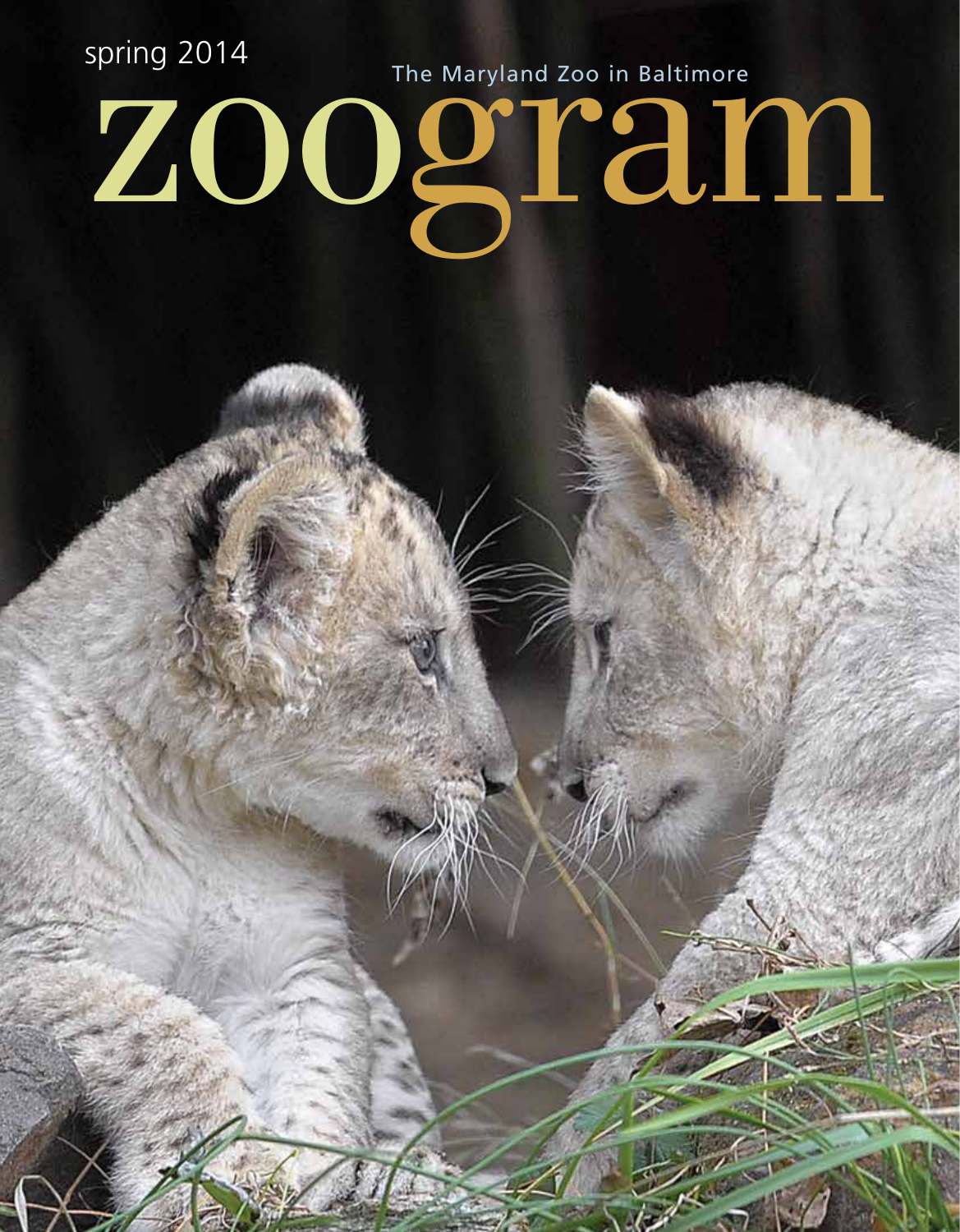#### **Maryland Zoological Society, Inc. Chairman**

Edwin R. Brake **Vice-Chairman** Hugo J. Warns III **Vice President** Anne L. Donahue

**Vice President** Eric G. Orlinsky **Vice President**

W. Robert Zinkham **Secretary** Christopher A. Pope

**Treasurer** Charles E. Vieth

Michael H. Aldrich Calvin E. Barker, Jr. Beth I. Blauer Mary Kay Burch Calvin G. Butler, Jr. Chadfield B. Clapsaddle Richard J. Corcoran, Jr. Gregory A. Cross Matthew D. Gallagher Joanna D. Golden Herbert Goldman Barry P. Gossett Ingrid Harbaugh Donna L. Jacobs Jill H. Kamenetz Martin S. Lampner Allan Levine Jennifer E. Lowry Gabrielle M. Melka Hon. Catherine E. Pugh C. Douglas Sawyer III Dr. Sidney B. Seidman Carole Sibel Jason St. John Hon. Shawn Z. Tarrant Kenneth L. Thompson Earl S. Wellschlager James D. Witty

#### **Honorary**

John H. Claster Hon. Elijah E. Cummings Norman C. Frost, Jr. Elizabeth Grieb Michael D. Hankin Stuart S. Janney III F. Ross Jones A.B. Krongard Hon. Catherine O'Malley Roger G. Powell Elizabeth K. Schroeder Edward N. Tucker

**Ex-Officio** Ernest W. Burkeen Donald P. Hutchinson Robin Sabatini Thomas J. Stosur

**President** Donald P. Hutchinson **Zoogram Editor** Sarah Evans **Content Editor** Lori Finkelstein **Project Manager** Anne Ragland Finney

**Zoogram Designer** Suzanne Glover Design

Vol. 39, #1, Spring 2013 Zoogram is published by The Maryland Zoo in Baltimore.

©2014 The Maryland Zoo in Baltimore The Maryland Zoo in Baltimore is managed by the Maryland Zoological Society, Inc., a non-profit 501 (c)(3) corporation. Public funding for the Zoo is principally provided by the state of Maryland, Baltimore City, and Baltimore County.

The Maryland Zoo in Baltimore is accredited by the Association of Zoos and Aquariums. ASSOCIATION OF ZOOS OF

## Letter<sub>from the president</sub>



It is spring again in Baltimore and everything at the Zoo is<br>blooming and taking shape: new exhibits, renovated exhibited<br>trees, grasses, and gardens. This time of year, we look<br>forward to violencing visitors to a brand ne blooming and taking shape: new exhibits, renovated exhibits, trees, grasses, and gardens. This time of year, we look forward to welcoming visitors to a brand new season of fun and discovery.

Meanwhile, we've remained very busy over the winter, despite often frigid temperatures that could send the heartiest souls indoors. Construction workers have braved the cold to continue work on the new penguin exhibit, which is coming right along. It won't be long now until we're watching penguins navigate

the waves, swim underwater, and explore every inch of their new habitat. Penguins have been part of the Maryland Zoo experience for more than 45 years but never have we been able to showcase these remarkable sea birds in the ways that our new exhibit will allow. It's an exciting new era for us at the Zoo and for all of our visitors.

Animal care staff has been busy as always through the winter, taking care of Zoo animals and welcoming new ones into the fold. This has been another successful year for African penguin breeding. The first chick of the season hatched out last September, and many more have followed through the winter months. Two new female giraffe joined our herd last fall, and keepers have been working closely with them through the winter. And behind the scenes with big cats, keepers have been doing a remarkable job rearing three lion cubs!

You can get all the latest animal news in the pages of this *Zoogram*, and I hope you'll also take time to read an interesting profile of our Commissary staff. They are one of many essential and often unheralded teams of dedicated staff here at the Zoo that make this place tick, day in and day out. If you've ever wondered who stocks the pantry for every hungry mouth at the Zoo, now you'll know.

Come spend a day with us at the Zoo this spring. We'll look forward to seeing you!

Don Hutchinson, *President/CEO* 

### **Contact the Zoo**

www.MarylandZoo.org for information and reservations

| <b>General Information</b> | (410) 396-7102 | <b>Human Resources</b>  | (443) 552-5310   |
|----------------------------|----------------|-------------------------|------------------|
| <b>Events</b>              | (443) 552-5276 | <b>Volunteers</b>       | (443) 552-5266   |
| <b>Membership</b>          | (443) 552-5281 | <b>Group Sales</b>      | $(443)$ 552-5277 |
| <b>Adopt an Animal</b>     | (443) 552-5280 | <b>Visitor Services</b> | (443) 552-5256   |
| <b>Development</b>         | (443) 552-5290 | <b>Gift Shop</b>        | $(443)$ 552-5315 |
| <b>Education</b>           | (443) 552-5300 | <b>Rentals</b>          | (443) 552-5277   |
|                            |                |                         |                  |

Administrative offices are open Monday through Friday, 8:30 a.m. to 4:30 p.m. The Zoo is open 10 a.m. to 4 p.m. daily during the months of March through December and Friday-Monday during the months of January and February. The Zoo is closed Thanksgiving Day and Christmas Day.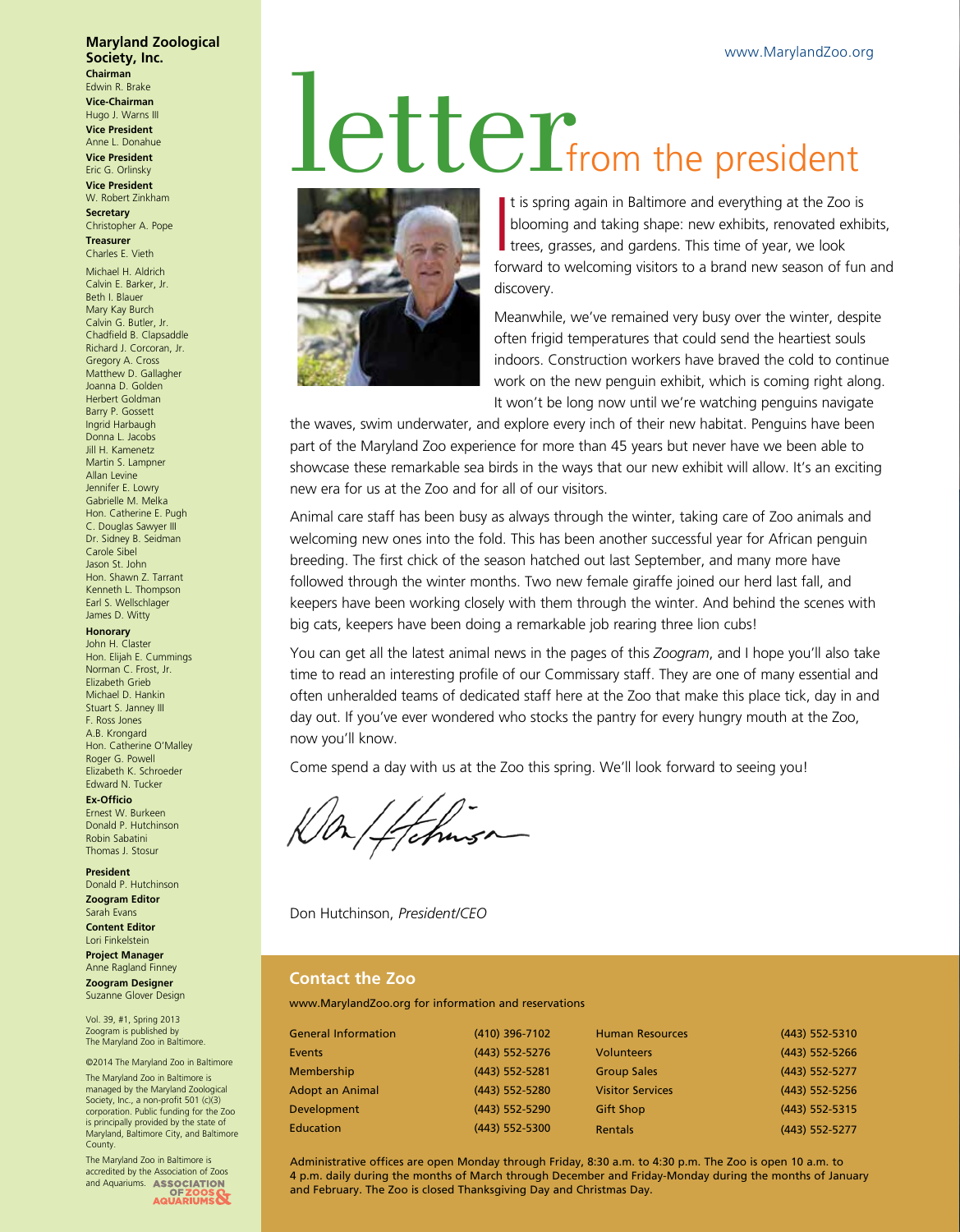

- **4 News from the Zoo** Make way for penguin chicks and a new baby colobus.
- **5 Giraffe Watch** Be on the lookout for two new giraffe this spring.
- **6 Plan Your Next Visit** Mark your calendar for Breakfasts, Bunny, and Brew.
- **8 From a Mew to a Roar** The Zoo's lion cubs are growing healthy and strong.
- **10 Kids Pages** Learn about birds and composting!
- **12 Feeding the Zoo** Meet the team that stocks the
- Zoo's pantry. **14 Development**
	- A grant to help us grow, and a penguin colony growing.

**On the Cover** Lion cubs

 $\bigcirc$ 

o

n

 $\overline{\phantom{a}}$ 

**CD** 

 $\blacksquare$ 

**technology** 

 $\mathbf{C}$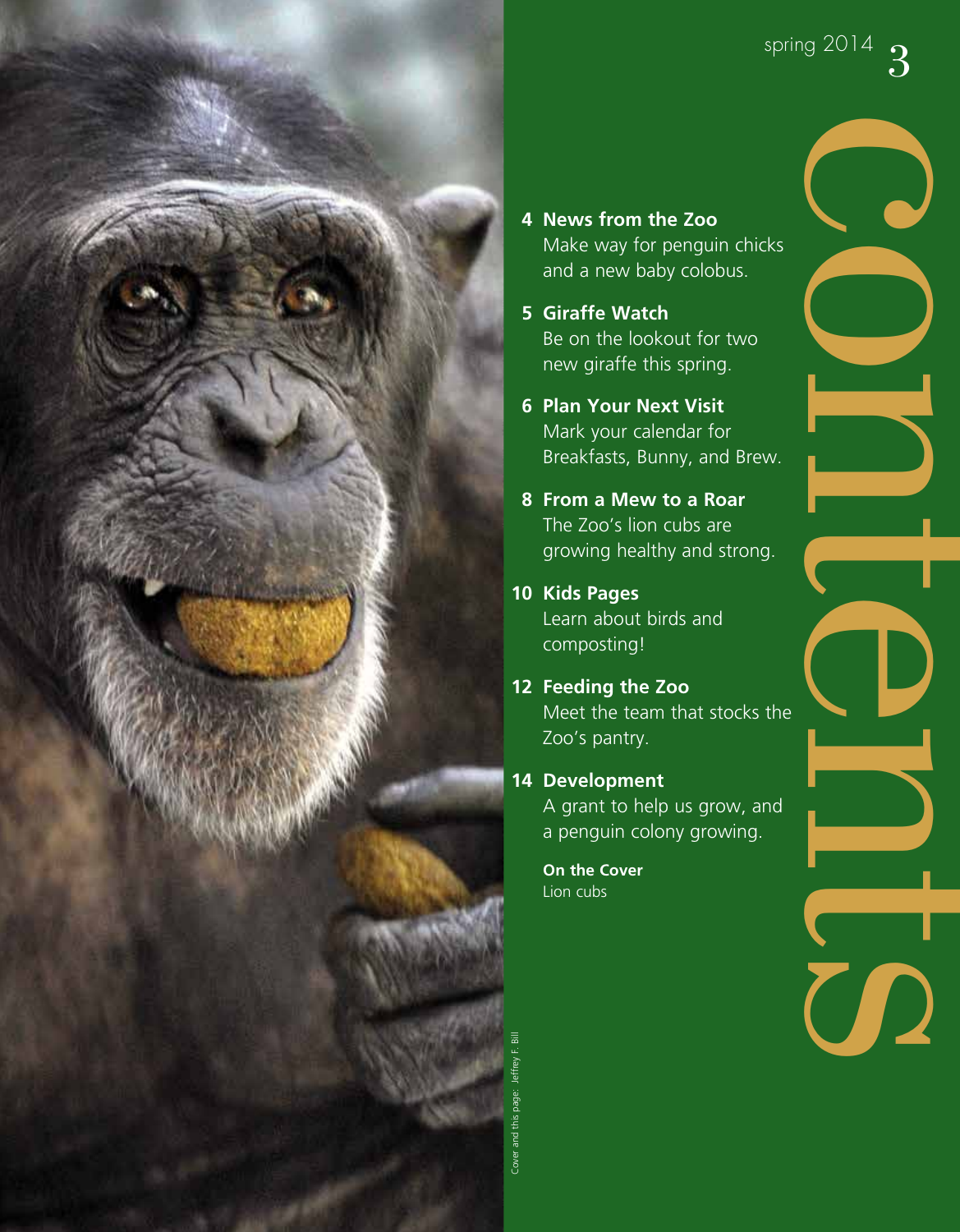**On December 30, 2013, a new baby was born to "Keri" and "Bisi," black-and-white colobus monkeys that reside in the Chimpanzee Forest.** These experienced parents are rearing an active family, with this baby joining two others born in the past two years. The Zoo cares for six colobus monkeys in all: the family of five plus one other adult female who does her part to help care for the young ones. Catch all the colobus action next time you visit the Zoo!



**This February and March, a committed group of Baltimore high school students has been spending Saturday mornings at the Zoo, participating in its second annual Teen Leaders Program. Generously sponsored by The Bank of America** 

**Charitable Foundation, this selective program offers teens from underserved communities a crash course in what it's like to work in a non-profit organization. Participants are learning from Zoo senior staff about careers in marketing, business, customer service, finance, human resources, and event planning. They also are working together to plan and execute a special event, raising funds and awareness for one of the Zoo's many conservation projects, with guidance from senior level Zoo staff. Those who complete the program are encouraged to apply for a paid summer work experience at the Zoo, with support from Human Resources managers in developing an appropriate résumé and preparing for a job interview. You can learn more about this and other teen volunteer programs at the Zoo by visiting www.marylandzoo.org/support-the-zoo/ volunteer/youth-programs.** 

news **2013 to 2014, African penguins at the Zoo were midway through their breeding season.** Seven chicks had hatched to five different pairs, and several more pairs were sitting on eggs, biding their time until parenthood. Parent birds are paired at the breeding recommendation of the AZA's African Penguin SSP (Species Survival Plan). The Maryland Zoo is among the most experienced and successful institutions in the world when it comes to breeding this endangered species of sea bird, and this year has been no exception.

from the Zoo

**As the calendar recently turned from**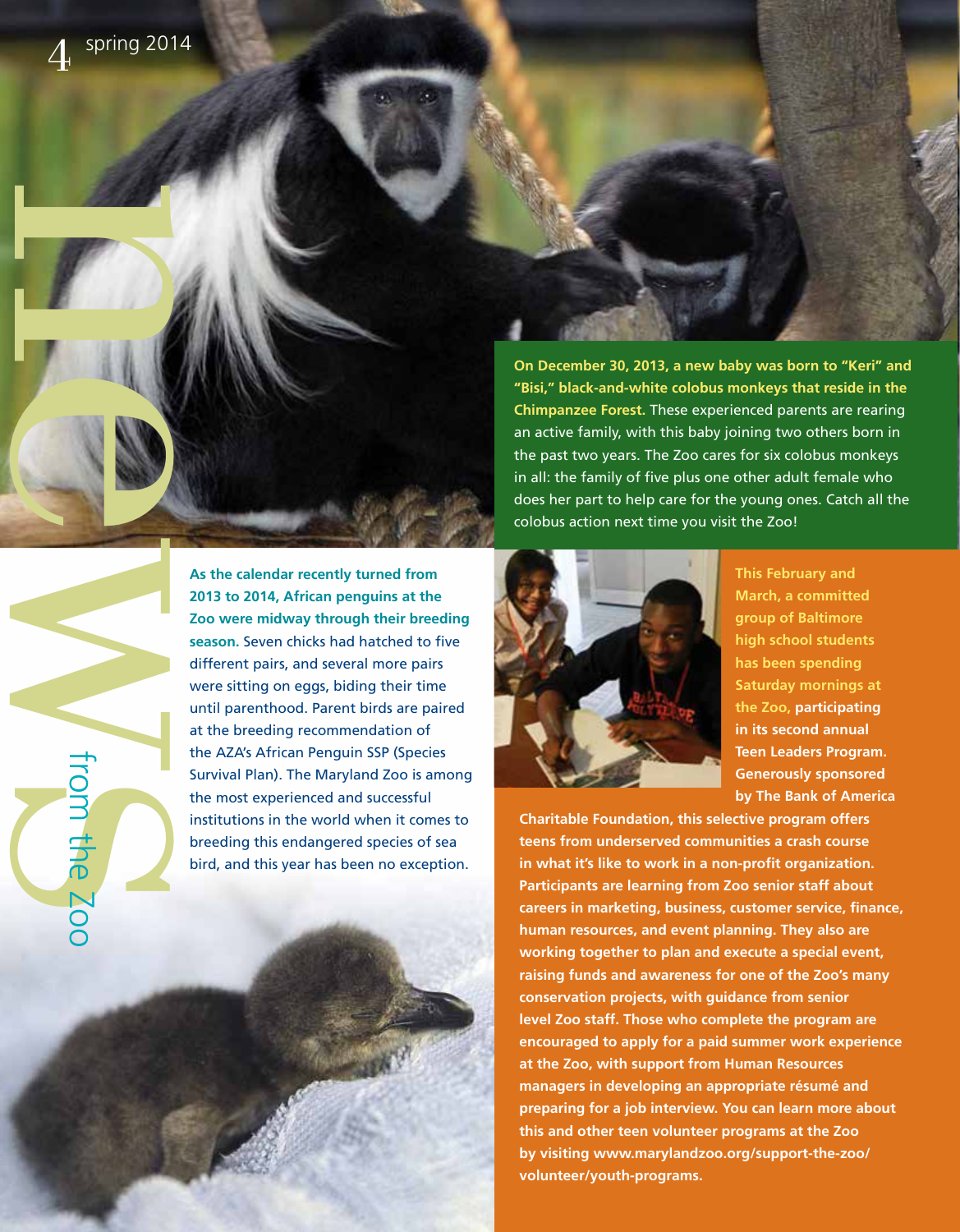# ring the watch

**In mid-November, staff from the Animal and Horticulture departments teamed up to plant 19 trees in the Zoo's new "browse forest."** In a year or two, these trees will provide a renewable supply of browse for Zoo animals. Browse refers to any plant that supplements or augments an animal's diet.

**With summer around the corner, it's time to sign your kids up for camp!** Check out Zoo Camp, open to 2nd through 8th graders. We've been offering unique, fun, and educational summer experiences to kids for more than 20 years. Our week-long day camps let kids explore the world of animals and their habitats, right here at the Zoo. To learn more or to sign up, please visit www.MarylandZoo.org and click on Edzoocation.

On her first day at the Zoo last October, "Anuli," one of two new female giraffe, lay down. She folded her long legs and settled herself on the ground. It was a remarkable moment. Giraffe do not lie down casually. They strike this vulnerable pose only when very comfortable in their surroundings. And here was Anuli, brand new to the Zoo, only one year old, having just crossed the country from Salt Lake City, Utah. What would make her take such a risk?

Get to know Anuli and you'll chalk it up to her very outgoing personality. Although petite by giraffe standards, Anuli is not shy. She is curious, mischievous, very interested in a bucket of lettuce or a piece of browse, and ready to steal your sunglasses when you're not looking. She comes to the Zoo at the recommendation of the AZA's Species Survival Plan (SSP) for giraffe. She is considered a valuable genetic match for 7-year-old Caesar, and the pair will be introduced to each other when she is old enough to breed.

Meanwhile, "Juma," another one-year-old female who arrived at the Zoo from North Carolina within days of Anuli, would never dream of lying down (at least not while you're watching). She is a very different giraffe with a very different personality. Much larger and lighter in color than Anuli, Juma is also more cautious. She keeps her distance and watches closely. She, too, is recommended by the SSP to breed with Caesar when she is older.

Keep all this in mind when you visit the Zoo this spring, and you'll know which giraffe you are seeing. Caesar will be on his own, living the bachelor's life typical of adult male giraffe. The four females – 17-year-old Angel, 3-year-old Kesi, and the two one-year-olds – will be together. Each giraffe has a unique coat pattern by which you can identify her but personality may also clue you in.

Anuli will definitely visit you at the Giraffe Feeding Station! Juma might need some time.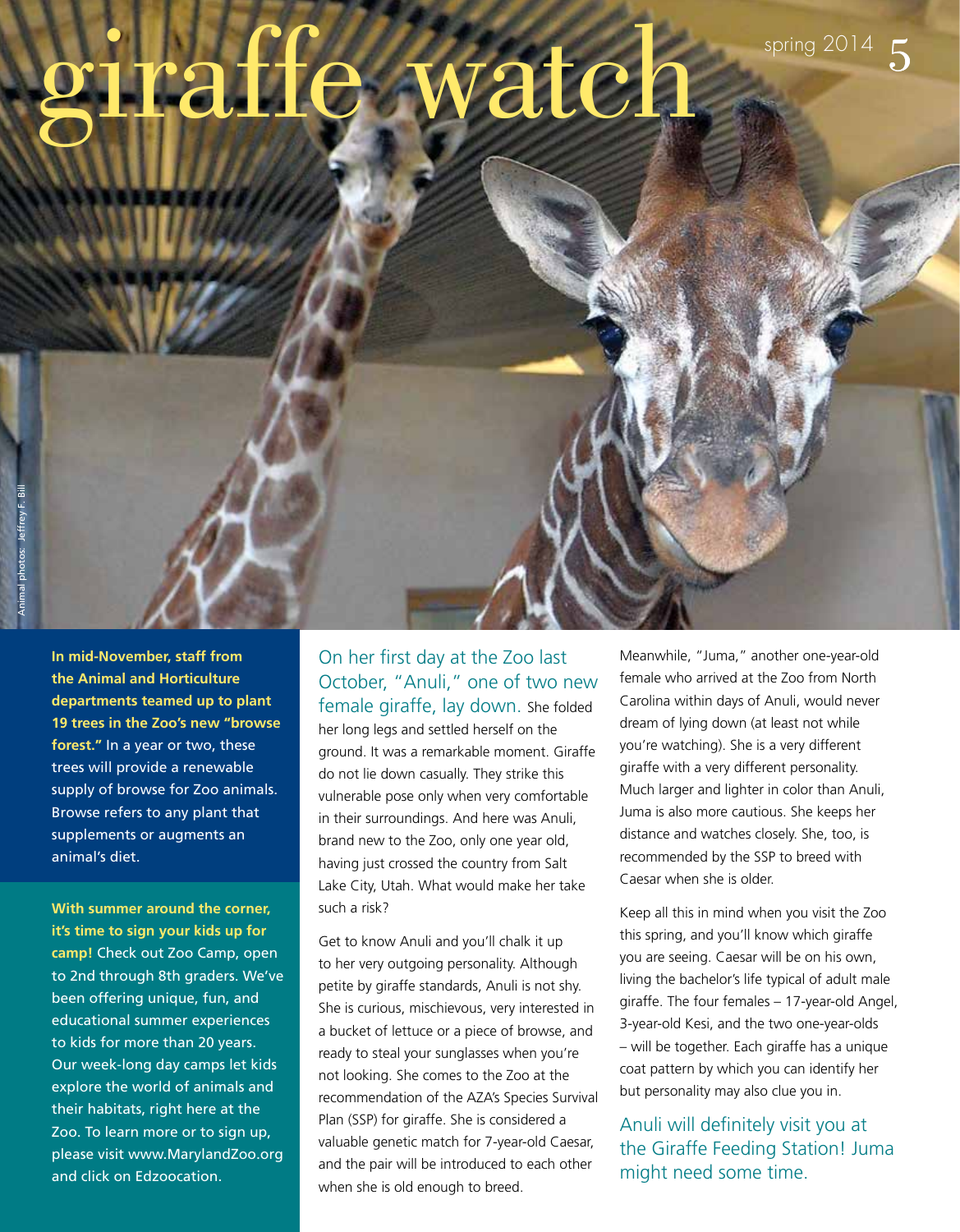# pour next visit

You can finally put those snow shovels away. Like the crocus and daffodils, you deserve to unfurl your petals (well, okay, arms and legs), stretch toward the sun, and enjoy a nice day outdoors. An assortment of amazing animals should be doing the same! Join us at the Zoo any day that suits you and for special springtime happenings: Bunnies, Breakfasts, and Brew.

Before your next visit, please check our website – www.MarylandZoo.org – for timely updates on Zoo programs, exhibits, events, and improvements.

## daily activities

When you visit, please check the Zoo information board in Schaefer Plaza for the day's schedule of on-grounds programs.

**Goat Corral:** Brush, pet, or just visit the goats. **Creature Encounters:** Experience wildlife up close with live animals and hands-on activities at the Zoo's education center.

**Education Stations:** Enjoy more hands-on activities at special learning posts throughout the Zoo. Look for the green canopy!

**Penguin Feeding:** Watch a penguin feeding at Rock Island, twice daily, and hear from Zoo educators about the Zoo's colony and about penguins in the wild.

**Keeper Chats:** Keepers talk about the animals in their care and gladly answer your questions. **Jones Falls Zephyr:** Ride the rails daily, weather permitting. \$

**Carousel:** Your chance to ride a cheetah, zebra, giraffe, or other favorite animal! \$

**Giraffe Feeding Station:** Meet a doe-eyed leviathan – a.k.a. a giraffe – face to face. \$ **Animal Training Demonstrations:** Watch and learn as staff work with select Animal Ambassadors.

*\$: fee to participate*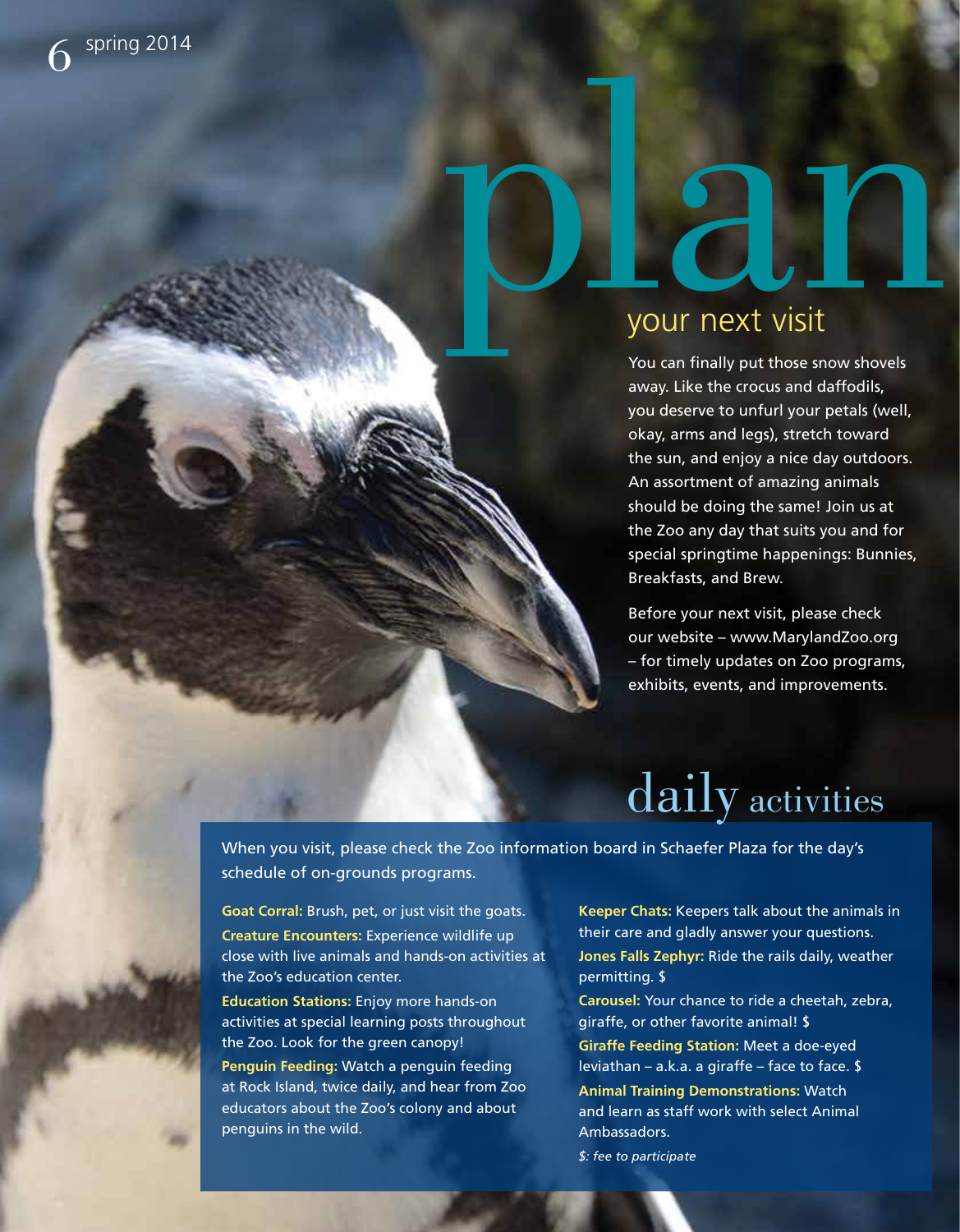spring 2014

7

special



### **Brew at the Zoo**

Presented by BB&T, this annual festival at Waterfowl Lake features beer, wine, food, music, and fun for the whole family. It's our biggest fundraiser of the year, and a great party too! Please join us in toasting the Zoo and having a rocking good time.

Tickets are required and include unlimited beer and wine samplings, a commemorative tasting glass, access to food and artisan vendors, live music, and admission to the Zoo. VIP packages are also available.

**Dates: May 24 & 25 Hours: 1 p.m. – 7 p.m. Prices: \$15-\$100**

### **Breakfast with the Animals**

Spring weather ushers in a new season of our popular Breakfast with the Animals series, sponsored by Constellation. Enjoy an early morning start at the Zoo with a hearty meal, a conversation with keepers, and private time with the animals. Participate in an animal feeding or enrichment activity. It's a VIP experience worth waking up for!

Breakfasts are 8:30 a.m. to 10 a.m. Space is limited and reservations are required. Admission to the Zoo is included, valid same day only. For further details, go to www.MarylandZoo.org.

Ticket prices are \$55 for members, \$65 for non-members, and FREE for children under 2 (but ticket still required).

### **Dates:**

**April 5: Breakfast with the Penguins May 3: Breakfast with the Penguins May 10: Breakfast with the Giraffes June 7: Breakfast with the Elephants June 21: Breakfast with the Chimps June 28: Breakfast in Africa**

### Breakfast with the Easter Bunny

Hop on over for breakfast with the Easter Bunny on the Mansion House Porch! Gather with your family for a delicious meal, a photo with the Bunny, a visit with Animal Ambassadors, and some arts and crafts time. Then head outside for a fun day at the Zoo!

**Date: Saturday, April 19 Hours: 8:30 a.m. - 10 a.m. Prices: \$18-\$35**

### Bunny BonanZoo

Bring your basket and enjoy a springtime tradition at the Zoo sponsored by our friends at Mary Sue Candies. Little ones are invited to gather colorful eggs at Waterfowl Lake. Families also can enjoy games, crafts, food, and live entertainment. You can trade in found eggs for Mary Sue chocolate eggs!

\*Some activities may require a small fee. **Dates: April 18-20 Hours: 10 a.m. – 2 p.m.**



## on-grounds programs

This spring, enjoy your visit to the Zoo even more by participating in a fun, FREE, and very memorable public program. Look for the green canopies on campus! Zoo educators and volunteers will lead you in games, trivia quizzes, puppet shows, and Animal Adventure activities. We also offer early-morning bird and nature walks for adults. To learn more about our offerings, go to the Zoo's website and click on "Edzoocation" and then "Public Programs."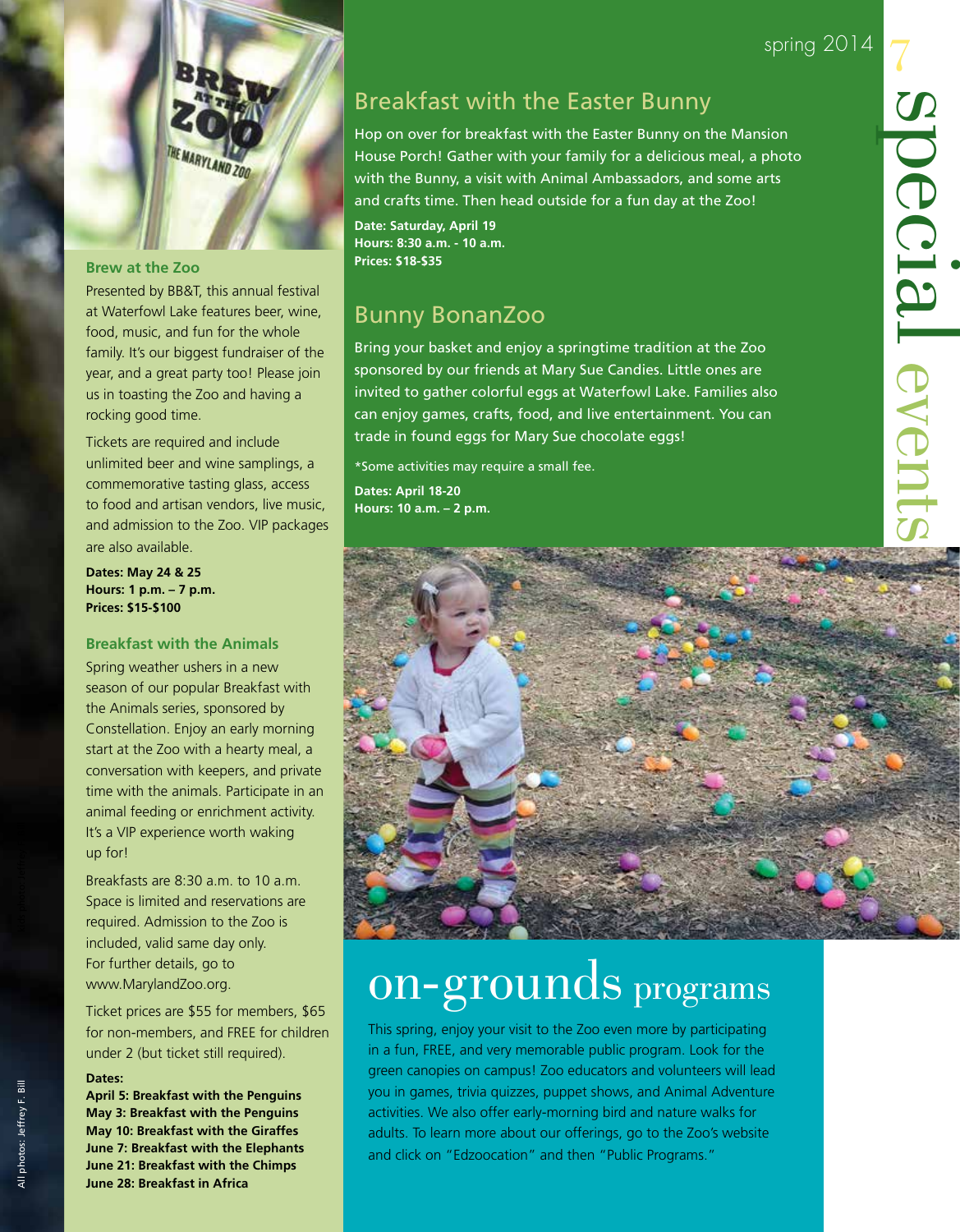### ma<br>mew from a to a roar

*By Sarah Evans,* Zoogram *Editor*

8

Watch the Zoo's three lion cubs together and you will quickly become putty in their claws, so to speak. They are undeniably adorable and bear a passing resemblance to over-sized domestic kittens. They nap, groom, and play just like them.

Lest you forget, though, these cubs are not kittens. They are lions, and as they grow from about three pounds at birth to over 400 pounds as adults, they will take on all the ferocity that being a lion entails. "This, for me, was the most fascinating thing," recalls Erin Cantwell, a manager in the Zoo's Animal Department who leads the team of keepers caring for the lion cubs. "When they were only a few weeks old, they already had that classic lion instinct about a takedown. They'd hook

> their front paws into the back end of something and start biting into the spine. You'd watch them try to take down each other and you'd just think, 'Wow, you've never seen an adult lion before, you don't even know that you are a lion, that's your sibling, and still, you're hardwired to be a carnivore, to be a predator.'"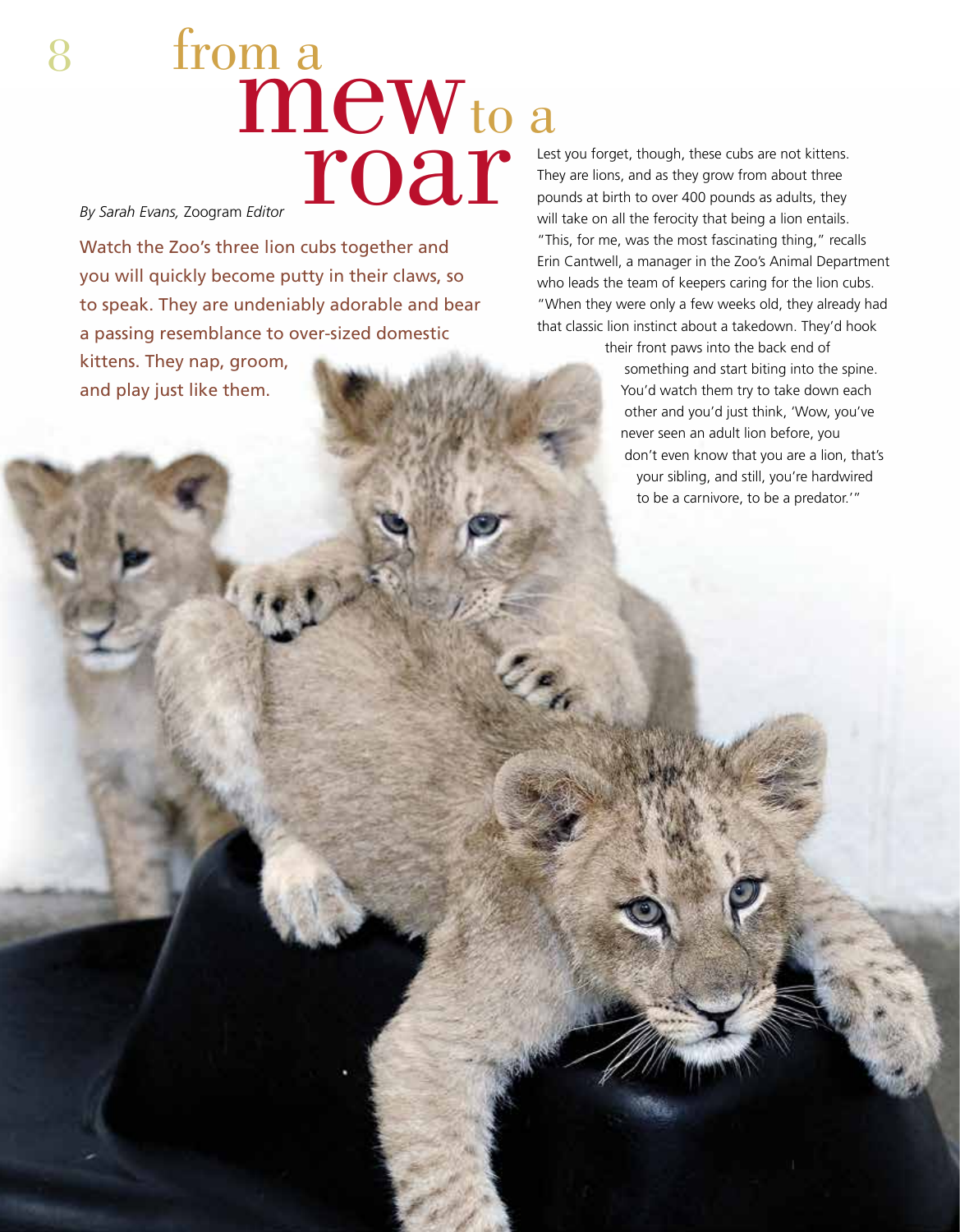So all that rolling, climbing, and wrestling? It's fun for the cubs, but it is also the process by which they coordinate, control, and develop their muscles. They play with purpose. Instinctively, they are learning to stalk, ambush, grapple, and overpower, mastering the motor patterns that would allow them as adults to catch and kill prey.

### **The Early Days**

Two of the cubs – Luke and Leia, brother and sister – were born here at the Zoo to Badu and Hassan on October 3, 2013. Their birth resulted from a recommendation by the Lion Species Survival Plan (SSP) coordinated by the Association of Zoos and Aquariums (AZA).

Sadly, despite the best efforts of both veterinary and animal staff, Badu the lioness died a few days later from complications of birth. Even while mourning her loss, keepers immediately took over full-time care of her cubs. Carey Ricciardone, Mammal Collection and Conservation Manager, had already developed a hand-rearing protocol to guide keepers. In these early days, she also sought advice from colleagues at other AZA institutions, several of whom had hand reared lion cubs before and many of whom contacted her immediately after Badu's death to offer help and condolences.

In the first two montris of fife, keepers cared for the clus as a<br>mother lioness would. They fed them, cleaned up after them, In the first two months of life, keepers cared for the cubs as a kept them warm, and checked on them often.



They weighed the cubs every day and fed them 15 to 20% of their body weight over 24 hours, spaced out over several feedings. There may have been a few times, Ricciardone admits, when an exhausted keeper closed his or her eyes and took a quick nap while bottle feeding a hungry cub. Caring for newborns of any species is tiring!

### **Adding Zuri to the Mix**

By early December, Luke and Leia were thriving and keepers were beginning to catch up on their own rest. So why not shake things up a bit? Word came that a third lion cub would soon arrive at the Zoo – a female named Zuri who was only a few weeks older than Luke and Leia. The sole survivor of a litter of three, Zuri was rejected by her mother at Zoo Miami. She was being hand-reared by keepers but everyone understood that because lions are social cats, it would be best for her to grow up in the company of other lions. The Maryland Zoo, working in conjunction with Zoo Miami and the AZA, brought her north to meet Luke and Leia.

watch the Zoo's three line and you will guide the mix and you will guide the mix and you will guide the mix and you will guide the mix and you will guide the mix and you will guide the mix and accepting of her new Needless to say, Zuri was nervous when she first arrived. She tried to let her eager new playmates know by pinning herself in a corner, snarling, and hissing whenever they approached. Luke and Leia refused to take the hint and within a few days, Zuri companions.

> Meanwhile, where were Cuma and Hassan, the Zoo's adult lions, while the cub drama unfolded? Very nearby, in fact, keeping careful watch. "We called it Cub TV," jokes Cantwell. "We would walk into the lion area and find Cuma and Hassan sitting in their den, staring at the cubs, totally transfixed." All of the lions are well aware of each other but for the foreseeable future, the cubs will remain physically separated from the adults. They will take turns with the adults being outdoors.

### **Sticking together**

Lions are the most social of cats and these cubs prove it. They keep each other occupied, are content in each other's company, and have definitely graduated from their hand-rearing days. "For safety reasons and for their own well-being, we are constantly adjusting the way we interact with the cubs," says Ricciardone. "They have come to accept that we are no longer fun. They pay attention when it's training or meal time, but they mostly ignore us otherwise." With claws, teeth, mass, and muscle to consider, the keepers willingly consent to this change in relationship. It is exactly as it should be.

Come to the Zoo this spring and you can see firsthand how the lion cubs are doing. Keep your ears open and listen for a few new roars!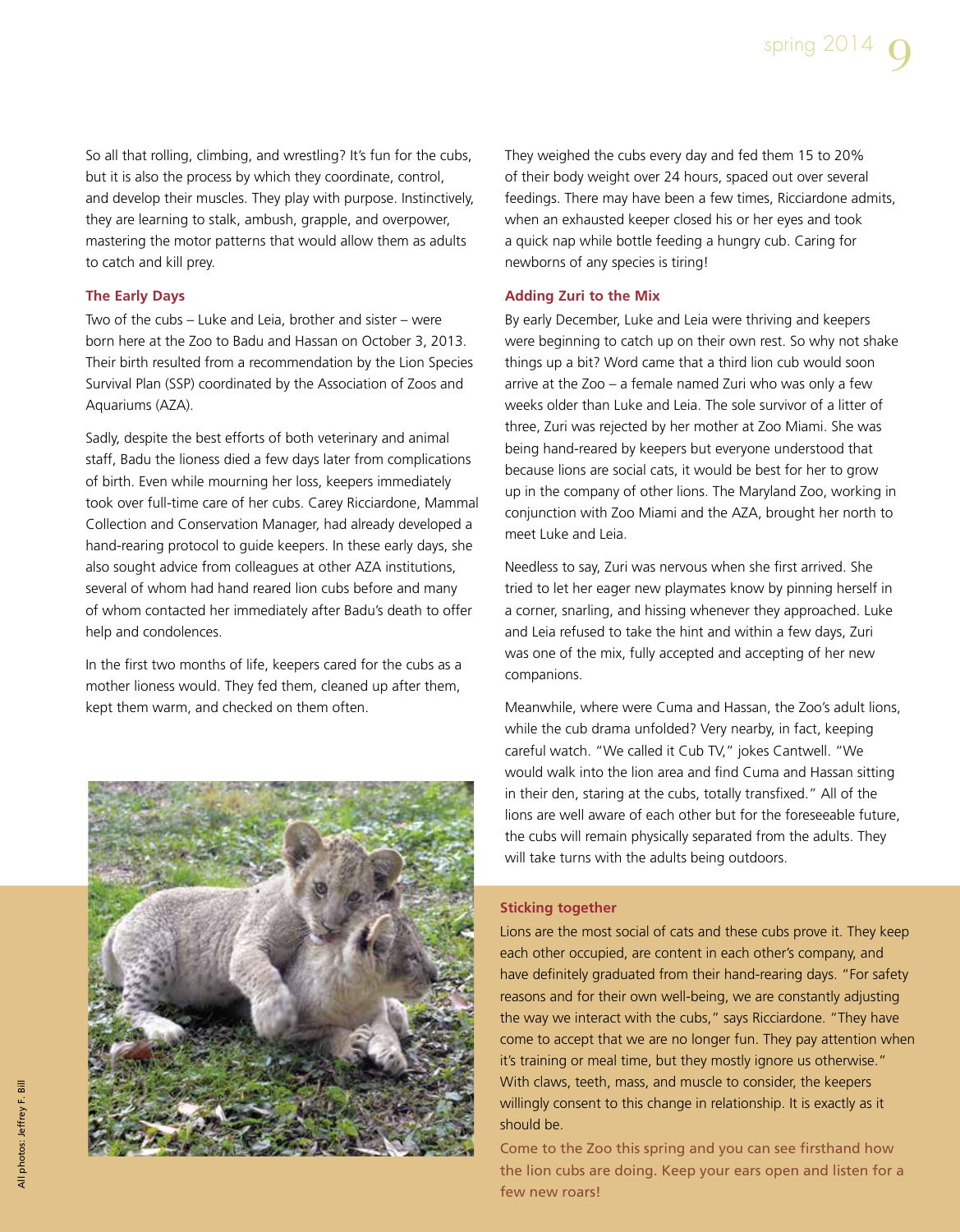$10^{$  spring 2014

### **How many spring birds can you find?**

**BLACKBIRD** BLUEJAY **CARDINAL** HAWK ORIOLE ROBIN **SPARROW WARBLER WOODPECKER WREN** 

# spring arrives with a chirp and a song

When you hear birds singing again first thing in the morning, you'll know that spring has arrived. Listen carefully as the weather warms and you may also hear baby birds chirping. Spring is when many birds pair up, build nests, lay eggs, and welcome their babies into the world. We're excited about the return of spring and hope you are, too! Let's celebrate with some bird-centric activities.

First, complete the word search to remind yourself of birds you may see this spring. Next, get creative and make a video all about African penguins to enter into our contest. We want to see what you create!

And speaking of creating, how about creating something great out of old food scraps? Sound like fun? Check out our composting activity and try your hand at making planting soil this spring.

O R I O L E I U Q Z J M Q H I I M Z K I Y S C B N D Y D W L W Z M M Z I D A X T T Z P O T A T G W L C O R Y V Z S K J W R D X B A H I D X O T W W I J B D V L J Z U I W R E N O K U L W E A I O Y N A K Y B O F E E V K C I G D A S A W M D B S R P Q K P K M L U W P U P L V Q R C B L M K V H O I I E U C Z C I I K Z T I J R E A C E M C S M R O B I N Q M E A K J C E Q E D Y O E G H A W K E A X W P H J M F L T R S E W R Y B S P A R R O W U A V H Y Y E U

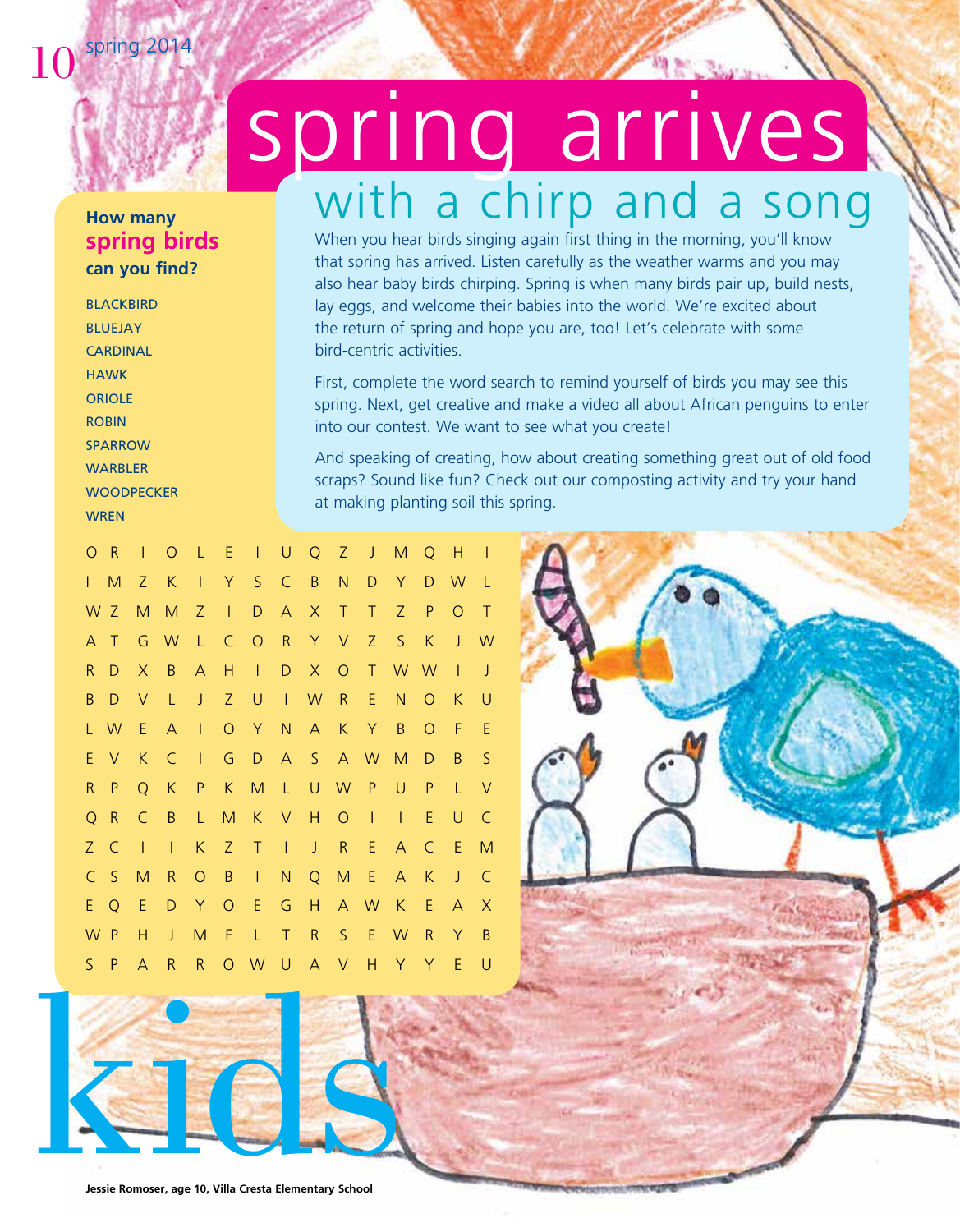### Do you love penguins? Do you love making videos?

Then how about entering the Zoo's Penguin Video Contest, open to kids in grades K-12. You're invited to make your own video about African penguins and submit it by May 15, 2014. If you're the lucky winner, we'll feature your video in the Zoo's brand new African Penguin exhibit! To learn more and get started, go to

http://www.marylandzoo.org/edzoocation/penguin-video-contest/.

**1**

**2**

**3**

**8**

First, set up a compost bin. Choose a spot near the back of your yard. Dig a hole in the ground – a "compost pocket" – or use a dark garbage can.

If you choose a garbage can, make sure it has a secure lid and poke holes in the sides for drainage.

Now, start layering your compost material. First, add a layer of brown leaves. Then, add a layer of grass clippings. Keep going – brown, green, brown, green – until the bin is about halfway full.

Next, start collecting fruit and vegetable scraps after family meals. Keep a small container near the kitchen sink for scraps that you will transfer periodically to your backyard bin. **4**

DON'T COLLECT animal or dairy scraps – stinky and not right for composting! **5**

Every time you add kitchen scraps to your backyard bin, cover them with a layer of leaves so as not to attract flies or other unwanted critters. **6**

Use a garden fork to turn your compost pile every few weeks, as if you were cooking a delicious compost stew. **7**

As your pile heats up, it will start to decompose with the help of microorganisms. Within a few months, you'll have some great planting soil.

Have fun, and let's see what you can grow!

## from scraps to blooms

When you think spring, do you also think flowers, grass, and plants blooming from the soil? Let us teach you how to make your own rich and fertile soil! It starts with composting, which is a fancy word for recycling plant matter. Composting is fun and easy. Here's a step-by-step guide to get you started.



spring 2014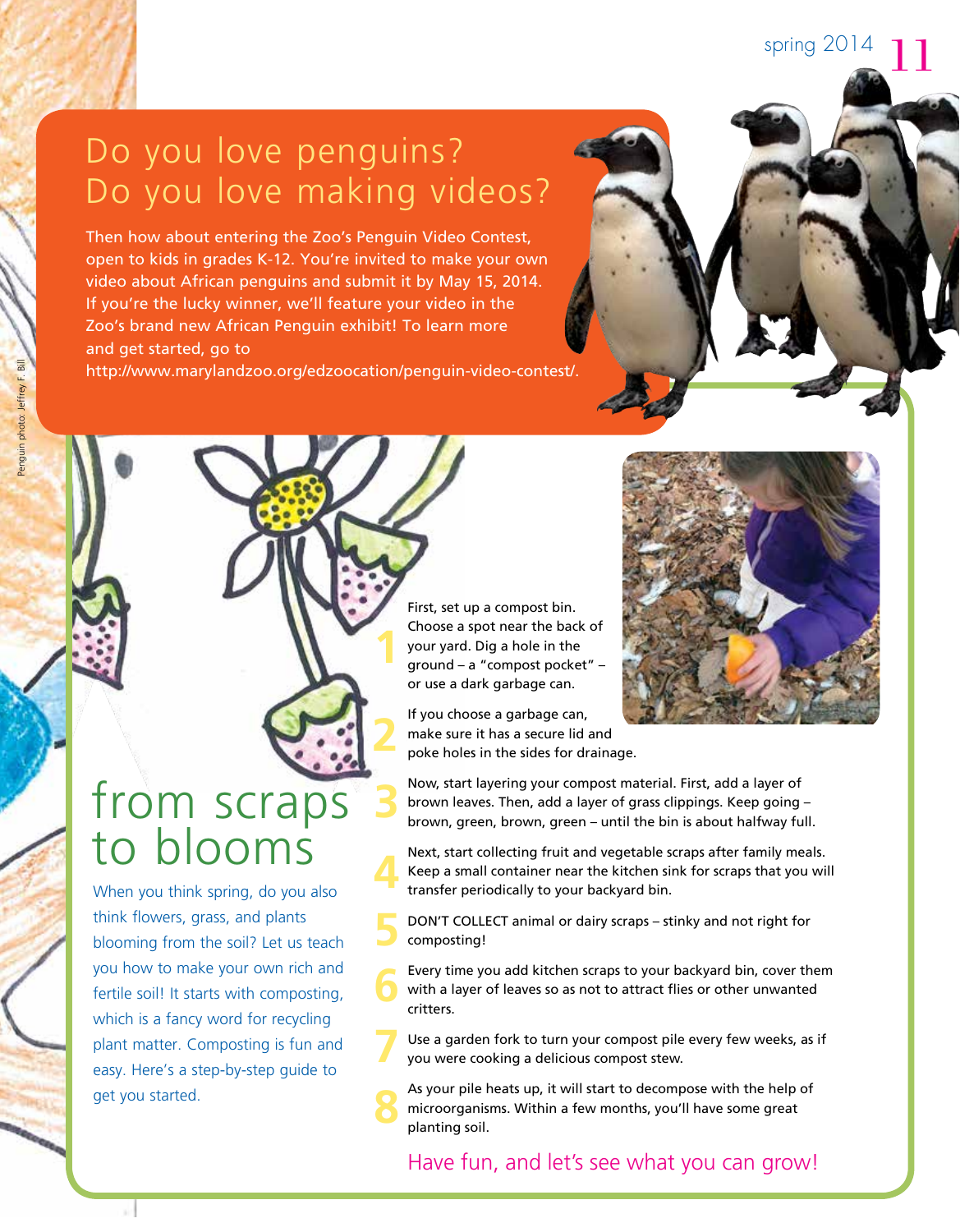## $12^{$  spring 2014 eedingthe Zoo

Hours before quests come through the gates, before many of the animals have stirred and before keepers start their daily routines, the Zoo Commissary team is hard at work. They move stealthily around the Zoo, unnoticed even by most staff as they crisscross service roads, dropping off boxes of meat and fish, bins of produce, and the occasional tub of marshmallow fluff.

*By Sharon Bowen*



### **Stocking the Zoo's Pantry**

"If they're doing a good job, they are invisible," says Senior Veterinarian Dr. Ellen Bronson, who oversees the Commissary Team. Many people think of a commissary as a kitchen, but the Zoo Commissary is more like a pantry. The Zoo's veterinarians plan out nutritionally balanced diets for each animal, and the keepers actually prepare the specific daily diets for the animals. But it is the task of the Zoo's three-person Commissary team to keep the enormous pantry stocked.

Stocking a pantry when you have 1,500 mouths to feed is no simple task. The diets of a lion and giraffe are vastly different. Even among the herbivores, hay isn't just hay. Drawing from his encyclopedic knowledge, Commissary Manager Jason Baier explains the differences in nutrition among hay types. "Elephants need hay with the lowest protein possible, [but] giraffes get alfalfa with much higher protein content." The Commissary sends out samples from every hay shipment to be analyzed chemically to ensure that protein and fiber contents are precise. Proper nutrition for each species is the all-important consideration.

Most items that form the main diets of the Zoo's animals—hay, grain, produce, meat, fish—come from specialized vendors. Some items can be picked up in a regular grocery store, though, and that is why the Commissary crew is well known to employees at a nearby Giant supermarket. They stop by regularly to load shopping carts with loaves of bread, various condiments, mini watermelons, Naked Juice, and cereal. "The grocery store people give you looks when you say it's for the Zoo," says team member Keegan Skipper. "It looks like we're having quite a party!"

When asked about the strangest food item provided by the Commissary, Baier, a former supermarket meat manager, rattles off an intriguing list: popcorn, ketchup, BBQ sauce, Vicks Vaporub, molasses, Jello, decaffeinated black tea. Some of these food items fill short-term needs, such as melons that help keepers deliver medication to an elephant. Most are enrichment items that stimulate play, exploration, or other natural behaviors such as foraging. Vicks, for example, keeps the noses of polar bears busy, and marshmallow fluff is an enticing treat for chimps, elephants, and bears. "I just had the pleasure of learning how to scoop lard," adds newest team member Christine Grant with a laugh during a tour of the Commissary's enormous refrigerator and freezer. The big cats will enjoy that lard.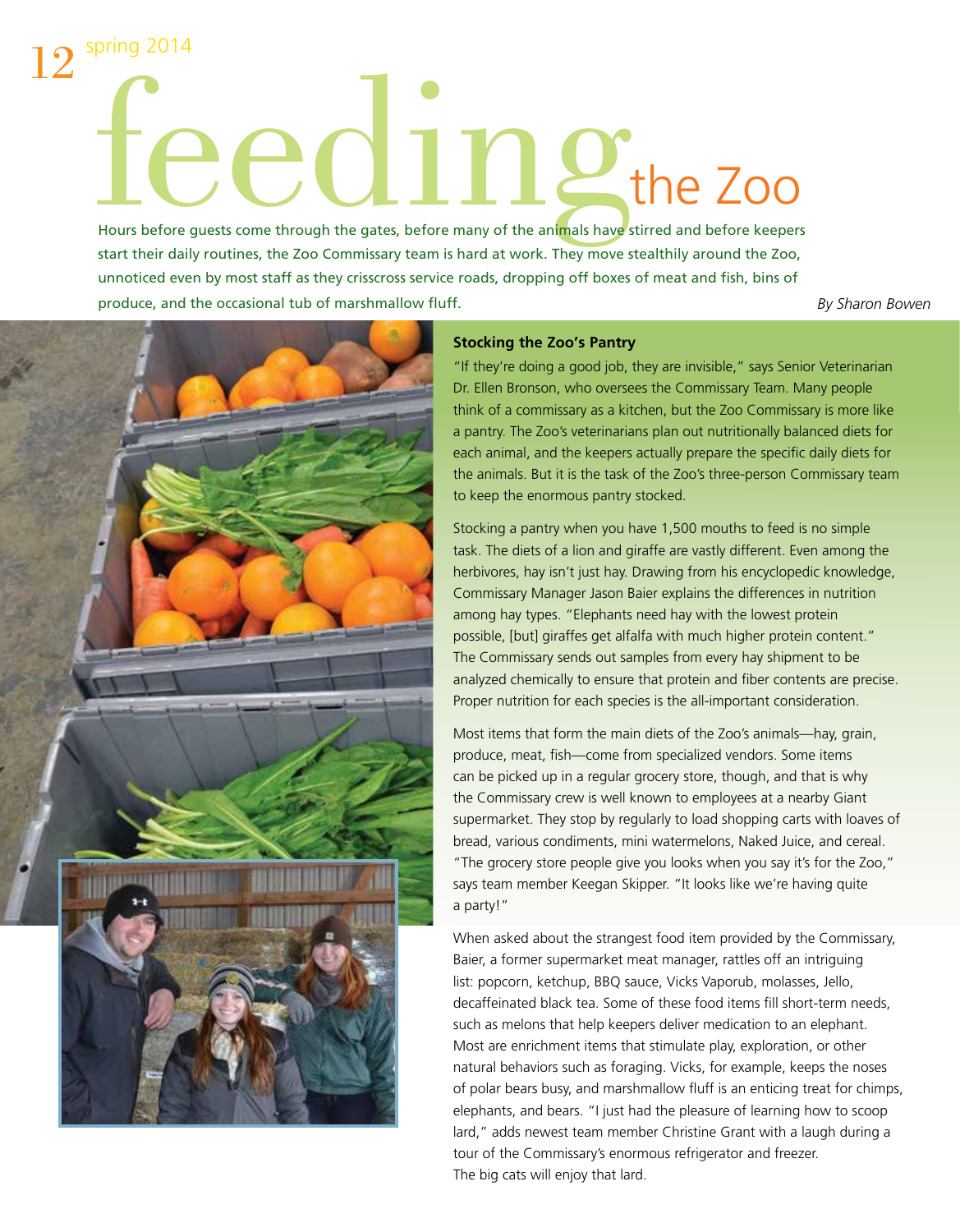### **Smooth-Running Operation**

The Commissary has recently experienced a rebirth of sorts. When Baier arrived less than three years ago, the main warehouse was set to undergo a major renovation. "They gutted the whole thing," he says. Out went older, unreliable refrigerator units, and in came a state-of-the-art walk-in freezer and refrigerator. Renovation lasted through the summer months, though, which meant that staff had to work temporarily out of freight trucks that served as refrigerators and freezers. "It was like an ice skating rink," Baier recalls of the freezer trucks.

The new freezer is set at minus 20° F, "and feels like it!" says Baier. Both freezer and refrigerator are equipped with alarms that alert staff to any change in the set temperature that might cause food to spoil. With annual food bills running around \$350,000, wasted food is not an option.

Organization is critical, and organization is evident everywhere in the Commissary. Make any random inquiry of Baier – from weekly and monthly delivery schedules to numbers of grain types and names of meat vendors—and he can pull out the appropriate tidy binder with carefully logged details. Look around the warehouse and you'll see color-coded bins that separate meats from produce. Spreadsheets organize and track produce orders.

The Commissary is not just a place but an operation with many moving parts and little room for error. Remember the mouths they feed! The operation hums smoothly, managing every incoming delivery of meat, fish, and produce and every outgoing delivery to keepers.

The team gratefully accepts regular help from Zoo volunteers who step in to relieve regular staff of important but time-consuming tasks such as breaking apple fiber biscuits. These are given to the elephants as rewards during training. The task can take hours to fulfill and – to both elephants and elephant keepers – is indispensable.

### **Small Team, Huge Behind-the-Scenes Impact**

Dr. Bronson acknowledges that working in the Commissary is a " hard job, a physical one, and a challenging one." The Commissary team makes deliveries Zoo-wide, serving every department at the Zoo, but coordinates especially with the schedule and needs of the Animal Department. "We pride ourselves on making sure things are efficient, on time,

nothing is missed, and we are well stocked," says Baier. He sums up: "Without us, the animals don't eat!"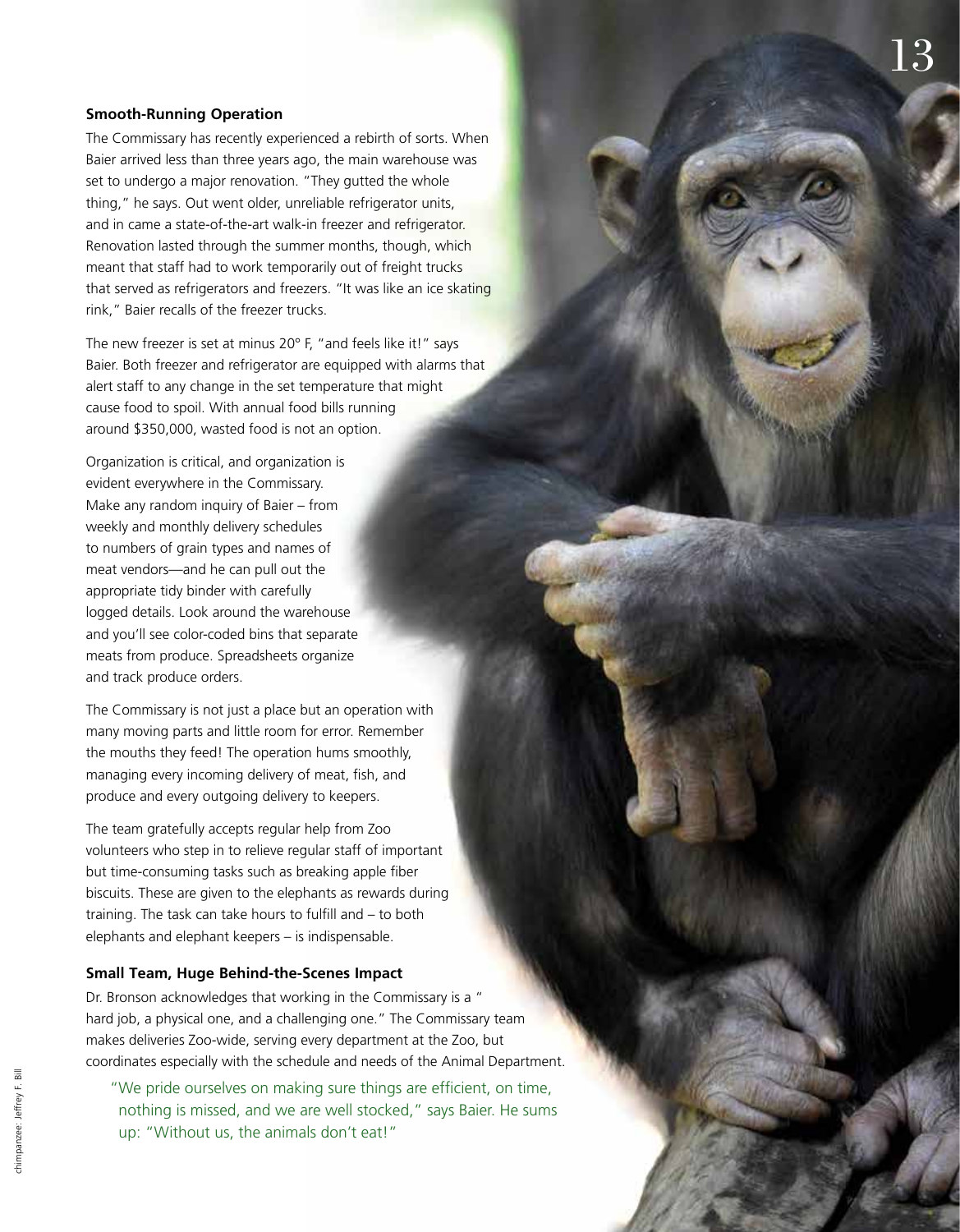### What a difference a grant makes!

A nyone who lives in Baltimore knows the name<br>Meyerhoff. It is associated with so many of the<br>places and experiences that enrich our city and Meyerhoff. It is associated with so many of the places and experiences that enrich our city and make life better for all. Through their philanthropic endeavors, the Meyerhoffs have come to know very well those organizations making a positive difference for Baltimore's citizens, and for more than twenty-five years the family has valued, encouraged, and supported The Maryland Zoo.

Now, thanks to a generous grant from The Joseph and Harvey Meyerhoff Family Charitable Funds, the Zoo is taking steps to connect even more closely with the community it serves and to garner support from corporate leaders for all that we do.

The Meyerhoff grant allows us to spearhead a public perception research project that will help us understand what people in the community are looking for from their Zoo. Discovering what people want, need, and believe will help us to make the best decisions for the Zoo's future.

We are also planning a series of private Breakfast with the Animals events, funded by this grant, to bring members of the corporate community and their families to the Zoo to learn first-hand about the good things happening here. Our guests will see what a



great place the Zoo is to visit while learning about its important role in the breeding of endangered animal species and in conservation education. This, we hope, will translate into increased financial support.

Some of the very best things about your Zoo were made possible by The Meyerhoff Charitable Funds over the last twenty-five years, including the construction of the original Children's Zoo and the Maryland Wilderness, which is named for Lyn P. Meyerhoff. This most recent grant is but another instance of the Meyerhoff family's generosity and vision. It will help the Zoo cultivate relationships, secure a strong financial future, and move forward vibrantly. We are extremely grateful for and energized by these opportunities. Thank you!

## penguins penguins and

ay by day, the Zoo's new penguin exhibit comes closer to completion. When it opens, it will be able to accommodate up to 100 African penguins, making ours the largest African penguin colony in North America. That's about twice as many penguins as the Zoo currently has, so where will the new birds come from?

### **From our very own colony!**

The Maryland Zoo has one of the most successful breeding programs for African penguins in the world. With several breeding pairs already in residence, increasing the size of our colony is well within reach. Each year, the Zoo follows breeding recommendations made by the African Penguin Species Survival Plan (SSP) of the Association of Zoos and Aquariums (AZA).

Every breeding recommendation is designed to improve or maintain the genetic and demographic status of the entire African penguin population while also considering individual institutional needs.

Avian Collection Manager Jen Kottyan attended the SSP master planning session in July 2013. She secured numerous breeding recommendations that will allow the Zoo to grow its colony from within. A few new females also will join the Zoo's colony in order to mate with genetically valuable and eligible males.

So, among other things, what does the new exhibit mean to the most interested party, the penguins themselves? It means plenty of socializing, courtship, and match-making!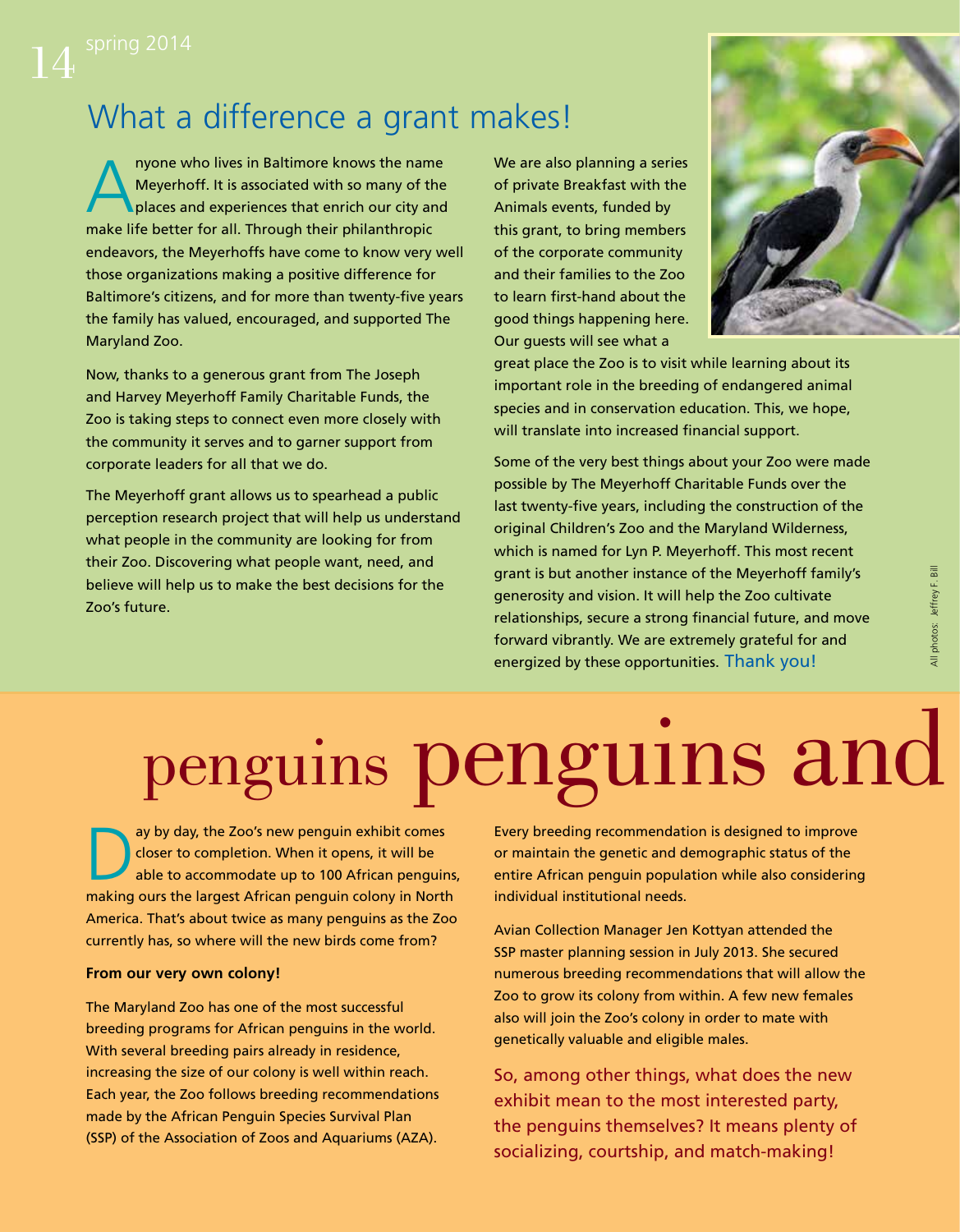

### Mini Promotion - Major Success!

The Zoo recently partnered with Mini of Baltimore to give away a brand new Mini Cooper. It wasn't long before a flock of raffle tickets quickly flew into the hands of guests and Zoo supporters who raced for the chance to win this truly wild set of wheels. The promotion drove into last fall's Oktobearfest event where our lucky winner was chosen live on stage!

In the end, we're pleased to report the raffle raised a total of \$26,300 to support animal care and conservation at the Zoo. The wildly successful promotion wouldn't have been possible without the generous vehicle donation by Mini of Baltimore and General Manager Alison Cohen. And special thanks to Zoo partners, CBS Radio, for making this exciting giveaway possible.

So, the next time you see a wild Mini driving around town, honk to say thanks for the big support that helped drive some serious donations to the Zoo.

Please send your gift in the enclosed envelope, make a pledge online at www.MarylandZoo.org/donate, or call us at 443-552-5293.

If we pull together, we can make a big difference for the Zoo. Please make your gift today!

# more<br>penguins!

Create a legacy – remember The Maryland Zoo in your will or trust.